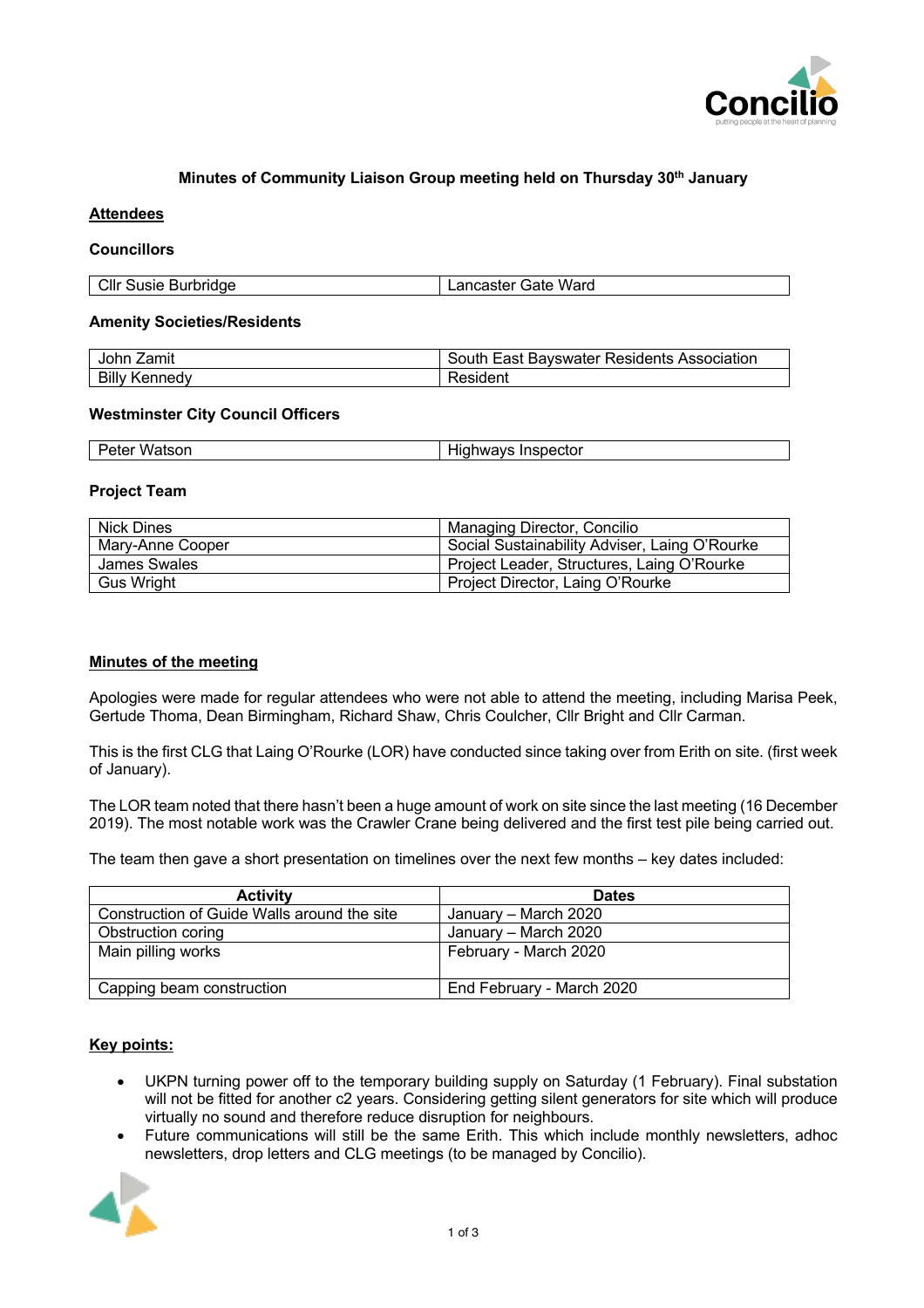

- $\circ$  The point was made that a large number of residents on Queensway are no longer there and to save resources the Concilio team should contact Billy Kennedy who will be able to advise which residential units are unoccupied.
- LOR noted that the site is being concreted to ensure delivery vehicles are not putting mud on the roads. Concrete roads will remove the need for wheel washing, which is not as effective, as it prevents mud going on wheels in the first place.
- Site security now on site 24 hours there is a phone number on the hoarding for the public to contact and ensure their queries are dealt with.
- The low attendance at this evening's committee was raised. The turnout has dropped significantly as there is not as much disruption. It was agreed that these meetings should take place, but they should be organised once every two months rather than the current monthly timeframe.

*ACTION: Organise CLG meetings on a 2-month basis.* 

The meeting also discussed the potential to host an evening reception for the local residents near the site (Kensington Gardens, Queensway) to give an update on the project in an informal setting.

*ACTION: Organise evening reception for April to give a wider update to residents*

### **Questions to LOR:**

**Q)** There is loud clanging sound when the piles are being removed. What is this and what can be done about it?

**A)** We have been trialling a new method of removing the piles. On the day of this meeting the team managed to pull two piles out (24 tonnes each) of the ground almost silently so this is the method that will be used going forward.

However, the clanging noise comes from the 'spinning off' which is how the drivers remove clay from the machine. With the new method this should be kept to a minimum and we will be talking to the drivers to ensure this is the case.

**Q)** There are lorries sitting on Bishop's Bridge and lorries on Westbourne Grove that are leaving mud, both of which have nothing to do with this development. Unfairly the Whiteleys development is getting blamed for this – is there are a way to prevent misinformation?

**A)** Thanks for brining to our attention. The team could use the notice board on Queensway/Porchester Gardens to keep residents up to date and prevent any further miscommunication. There is also the possibility of putting a notice board on the corner of Redan Place. The notice boards should be kept up to date with the latest information and include contact numbers to ensure the local community is up to date with all the latest information. To prevent any further confusion with the issue raised we can find out which lorries our development use and ensure people are aware.

*ACTION*: James Swales to check what lorries are used at Whiteleys to see if this can be communicated to the public on the notice board.

**Q)** Would the owners of Whiteleys be willing to put in hanging baskets on Queensway and fund Christmas lights? It would be a nice contribution to the community.

**A)** This is something that could be possible moving forward,

*ACTION*: Concilio to raise the issue of hanging baskets and Christmas lights.